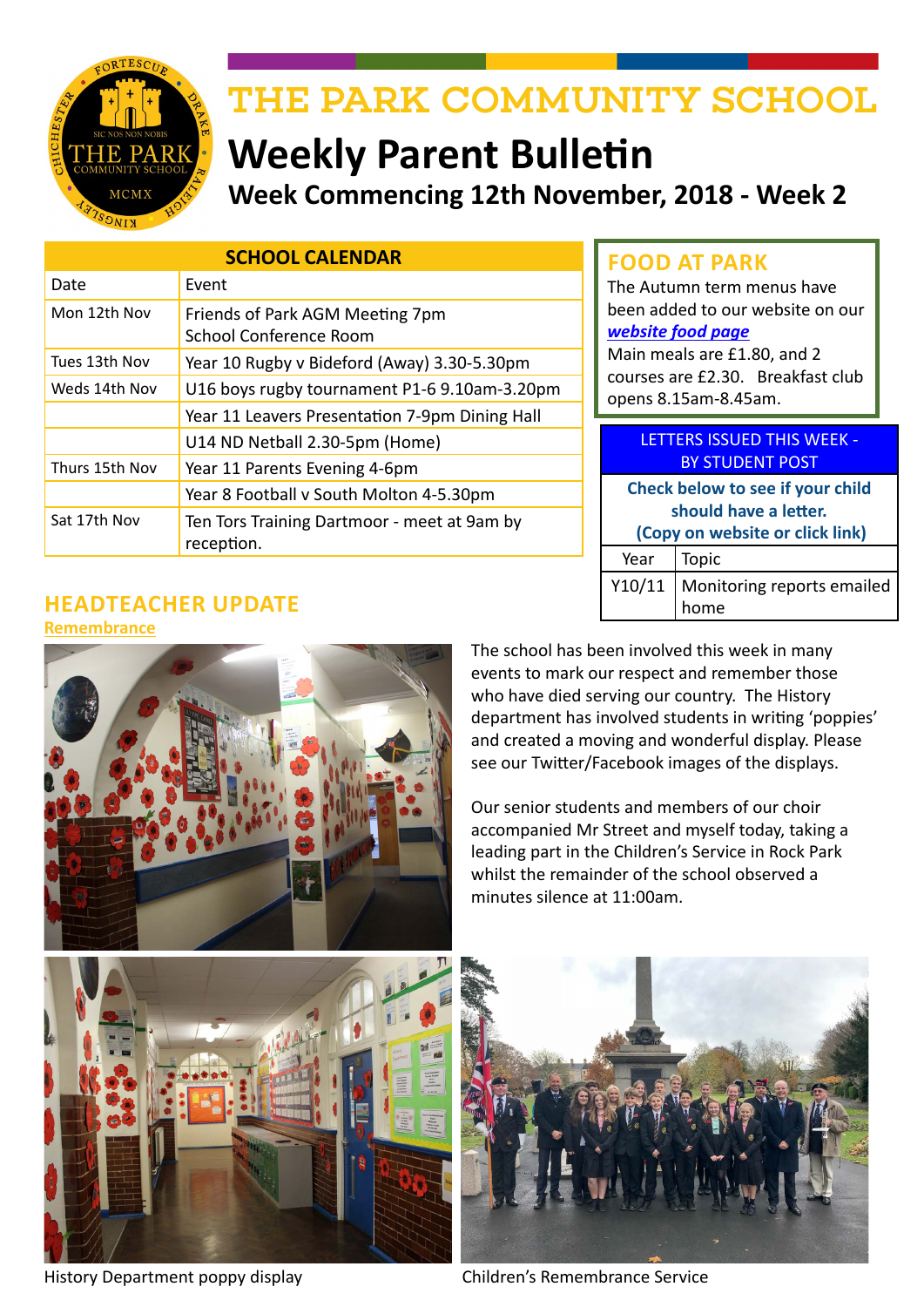#### **Tarka Learning Partnership (TLP)**

As parents/carers will be aware we undertook a consultation exercise last year with a view to joining the TLP. As a reminder, the TLP is a new Multi-Academy Trust formed by local schools. The TLP is now in operation and its members include Eden Park Community Primary Academy, Newport Community Primary Academy, Landkey Community Primary Academy and Sticklepath Community Primary Academy. Park School membership has been delayed due to issues around the formal land transfer and ownership/condition of Hiern Drive. I am pleased to report that these issues have nearly been concluded and that Park will convert to become an academy as a member of TLP from 1st February 2019.

Parents/carers may also notice a consultation regarding the new free school to be built in Roundswell. Park School may be mentioned as part of the consultation process as we have been identified as the link secondary school to the new primary. The current consultation is concerning funding for the new school and not the building of the school.

Can I highlight that membership of the TLP and becoming the link secondary school for the new community primary academy at Roundswell will not change our admission criteria; Park School will remain as the nominated secondary school for any current feeder schools.

#### **Sports Results.**

The past two weeks have seen a fantastic run of results from teams across the school. All our football teams have made it to the North Devon finals whilst our U16 Netball team will be competing in the Devon finals at Exeter university. Congratulations to all students and coaches on this success. I am sure you'll join me in wishing all teams well for their respective finals.

#### **Snow and Bad Weather Protocol**

It is that time of year again to remind parents/carers of our Bad Weather Protocol, you can read the full policy on our website under "About Park", "School Policies J-Z", "Snow and Bad Weather Policy".

In the event of the onset of bad weather that may or may not be judged as a Health and Safety risk, the school will post information as soon as possible on the school website and email details to parents. We will also publish any notices using Twitter and Facebook. Please do not immediately phone the school as phone lines can become overwhelmed and affect communications.

*Gareth Roscoe - Headteacher*

# **CELEBRATING STUDENT ACHIEVEMENTS**

We are currently collating content for the Autumn/Winter Park News and would like to hear about the achievements of students outside of school in a variety of activities - sport, music, drama, charity work, volunteering, etc.

If you have any good news stories please share them with us, so we can join the celebrations. Kindly email the school using: admin@theparkschool.org.uk with photos and any details.

Many thanks

# **COMMUNITY EVENTS/INFORMATION**

#### **Children In Need Tapathon**

Next weekend, Science Teaching Assistant Jade Quick will be taking part in a world record attempt Tapathon for Children In Need. We are aware that some students may also be taking part in the event, with their respective dance schools, it would be nice to know who these students are, to include names in a piece that Jade will be writing for the Autumn/Winter Park News. Any photos taken of students during the event would also be appreciated.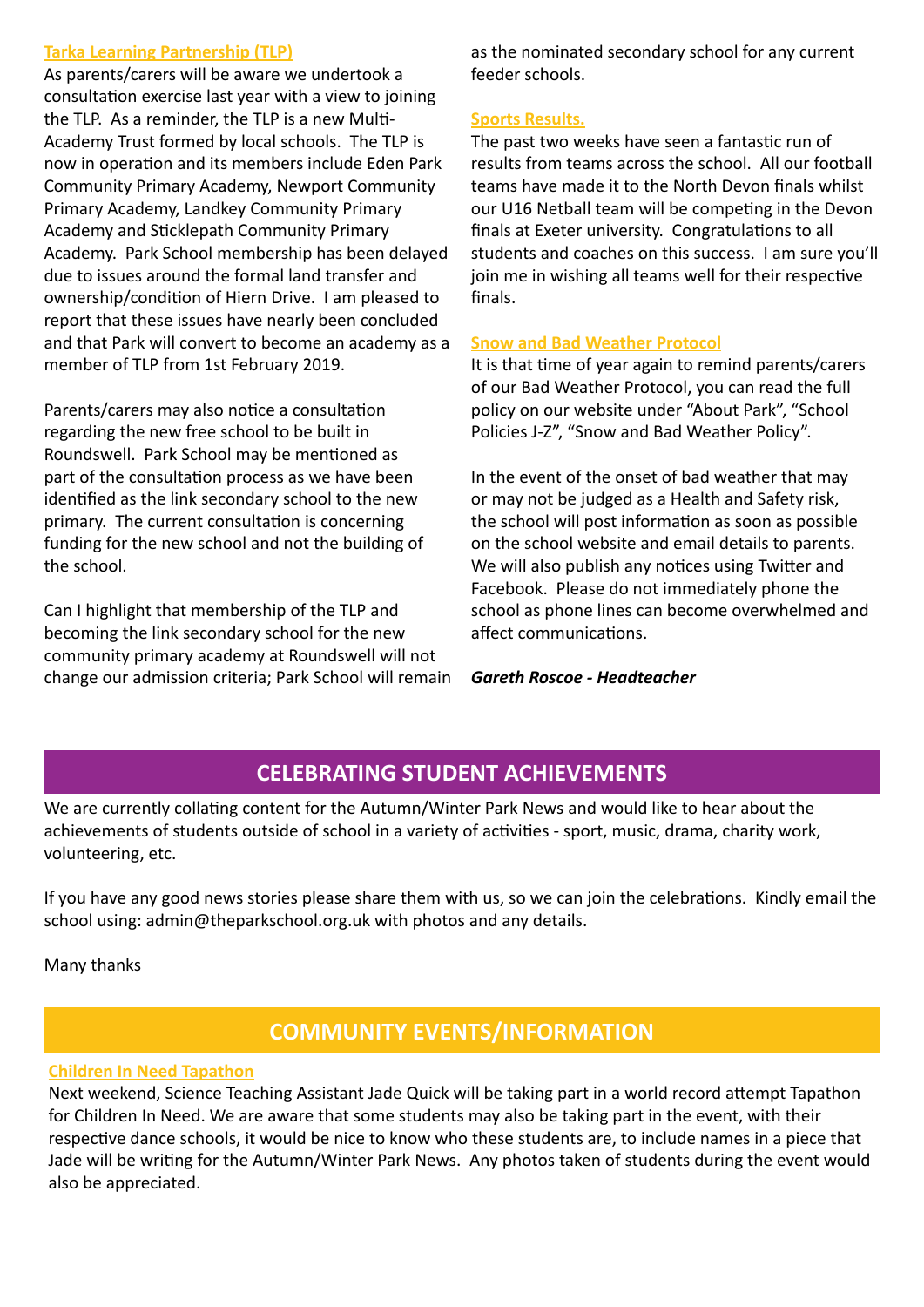# **SCHOOL TRIPS**



#### **Bude/Torquay Residentials**

Deposits are now due for the Year 10 Bude residential and the Year 7 Torquay residential by Thursday 1st November. If you would like your child to attend these residentials, please pay the deposit as soon as possible via Wisepay or cheque payable to "The Park Community School".

#### **Ski 2019**

There are 2 places available on the 2019 Ski trip. The trip departs on 6th April and returns on 13th April. Each students who has joined us on the trip has had a wonderful time. If interested, students should collect a letter from Pupil Reception.

Thank you, Mrs Freeman

## **Barcelona/France/Ski Trip**

Please kindly keep up with payments according to the payment schedule, as we are regularly paying the travel companies and it is important we have sufficient funds to do so. Many thanks

# **SPORTS NEWS**

Open to any girls in Year 7 to 11. There is a FREE rugby training session at Bideford RFC on Monday 12th November. 6pm until 7:30.



## **KS3 INFORMATION**

#### ENGLISH HOMEWORK CLUB

The English department are now running year 7-10 drop-in sessions on Tuesday and Thursday's in room Eng10 at 3.20pm-4.05pm. These are for students to get help from English teachers with homework or classwork questions or concerns.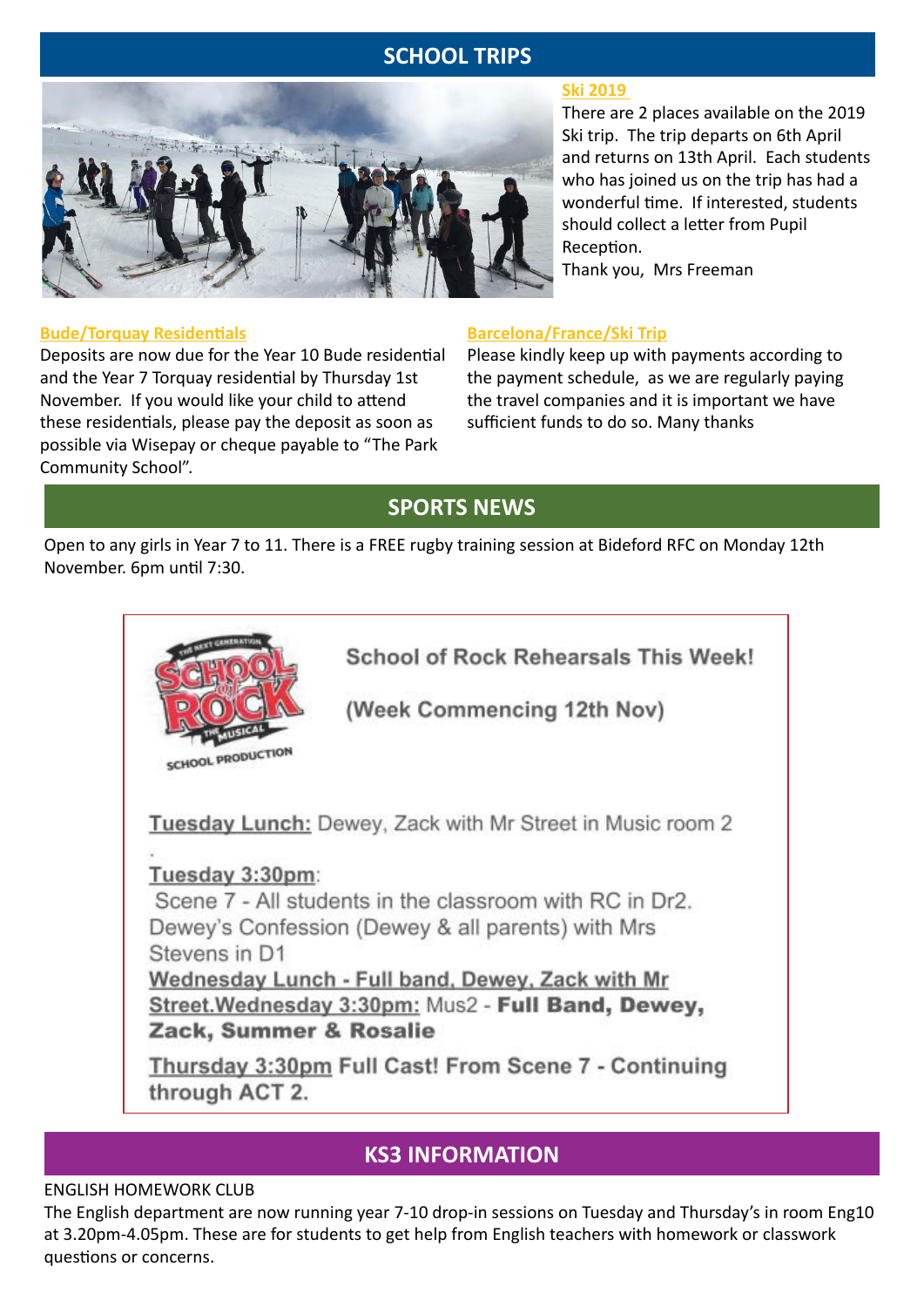## **KS4 INFORMATION**



## **YEAR 11 PARENTS EVENING**

Year 11 parents/carers, just to remind you about the parents evening on Thursday 15th November. English, Maths and

Science will be held in the Dining Hall as usual, other subjects that were normally located in the School Hall will be found in Maths and MFL classrooms. There will be clear signage to show you where to go when you arrive at the school.

## **YEAR 10 AND 11 - CAREERS**

As there have been so many enquiries about careers in the Army I have arranged for two Army Careers Advisers to be in school on Friday 30th November. Students in Year 10 or 11 who want an army careers interview or just some information need to email Mrs Thomas, sthomas@theparkschool.org.uk, to say what information they are looking for. Please email by Friday 16th November.

*Mrs Thomas - Careers Coordinator*

## **YEAR 11 COLLEGE AND 6TH FORM OPEN EVENTS**

Bridgwater Cannington Campus (Land Based Courses) Sat 17th Nov 10.00 – 13.00 Exeter College Open Evening Wed 21st Nov 17.00 – 20.00 Duchy College Sat 24th Nov  $17.00 - 20.00$ Bideford College 6th Form Thur 29th Nov 17.00-20.00 Kingsley School 6th Form Tues 27th 19.00. Book

a place Tel 01237 426200 or email admissions@ kingsleyschoolbideford.co.uk

## **NCS – NATIONAL CITIZENSHIP SERVICE**

Year 11 students can sign up for the National Citizenship Service Summer Activity. They will have a stand at the Year 11 Parents Evening on Thursday 15th Nov. *[Click link](http://www.theparkschool.org.uk/sites/default/files/NCS-Summer19-Parent-Information.pdf)* for more information.

## **APPRENTICESHIPS – INFORMATION FOR PARENTS**

For Parents that would like to know more about Apprenticeships the National Apprenticeship Service has produced a *[Parent Pack](http://www.theparkschool.org.uk/sites/default/files/AmazingApprenticeshipsParentPack-Oct18.pdf)* to explain the changes. Click Link.

## **GCSE ART/PHOTOGRAPHY TWILIGHTS**

There are Art and Photography twilight sessions for Year 10s on a Tuesday and Thursday afternoon. Students can attend if they have any outstanding work. The computer suite is also available for those students needing to catch up or print out images.

## **HISTORY REVISION**

If any parents would like to support their children with history revision but do not know how, then please get in touch with their History teacher who will be happy to help.

There are revision support books available for all 4 GCSE modules at pupil reception. They can be purchased for £10.50. They contain key content, questions to practice and model answers. They are available for new Year 10 History students and any Year 11s who have not yet purchased them.

## **YEAR 11 REVISION SESSION TIMETABLE**

## Please see link to the current *[Year 11 Revision](https://docs.google.com/document/d/1dNMh7-L1kyihGF64pufxK6rpksF0LmhP7VMcilHf7oM/edit?usp=sharing)  [Session Timetable](https://docs.google.com/document/d/1dNMh7-L1kyihGF64pufxK6rpksF0LmhP7VMcilHf7oM/edit?usp=sharing)*. This timetable has started, any future amendments will be uploaded on our website under the "Events" menu. It would be great if parents/carers could encourage their sons/daughters in Year 11 to attend these Revision sessions.

## **YEAR 11 ENGLISH REVISION Year 11 English Tutor sessions**

Year 11 English Tutor sessions are now running on Mondays-Thursdays 8.50-9.10. Parents/carers will have recieved an email if your child is expected to attend these sessions If invited, your child has been informed, and has been asked to attend either the week 1 or week 2 sessions. If you have any questions, please contact: mjones@theparkschool.org.uk

**Year 11 English Drop-in And Revision Sessions**

The drop-in sessions are before school 8-8.30am. There are also revision sessions on a Tuesday lunchtime week 1 and also Friday after school week 1 and 2. All times and rooms for these sessions are on the Year 11 Revision Session timetable. Please encourage your son/daughter to attend these sessions as and when appropriate to help with any questions or areas of concern.